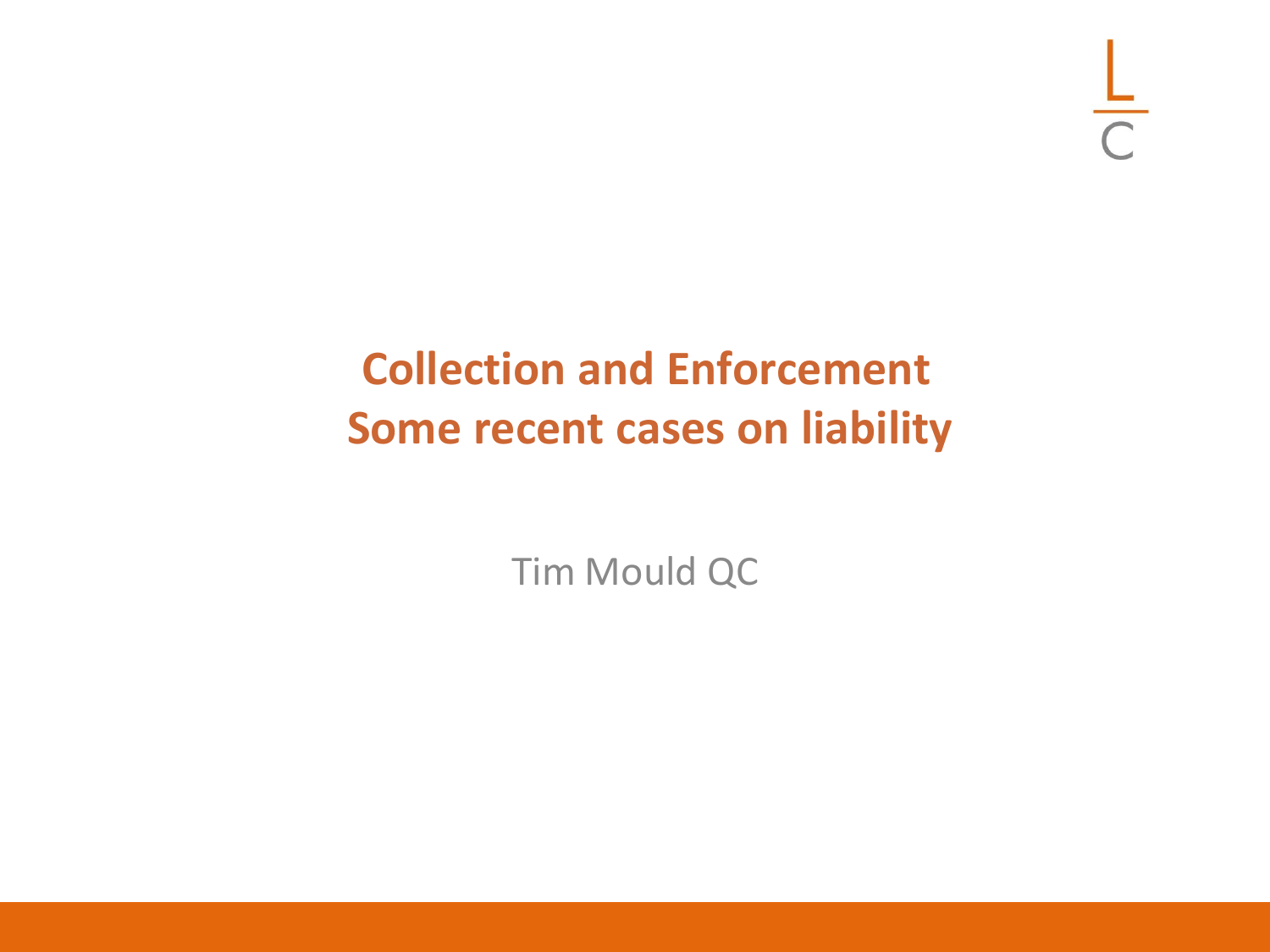#### **The Cases**

**R(Makro Properties Ltd) v Nuneaton and Bedworth BC** [2012] EWHC 2250 (Admin)

**Sunderland City Council v Stirling Investment Properties LLP**

- [2013] EWHC 1413 (Admin)
- **Kenya Aid Programme v Sheffield City Council**
- [2013] EWHC 54 (Admin)
- **Public Safety Charitable Trust v Milton Keynes Council** [2013] EWHC 1237 (Admin)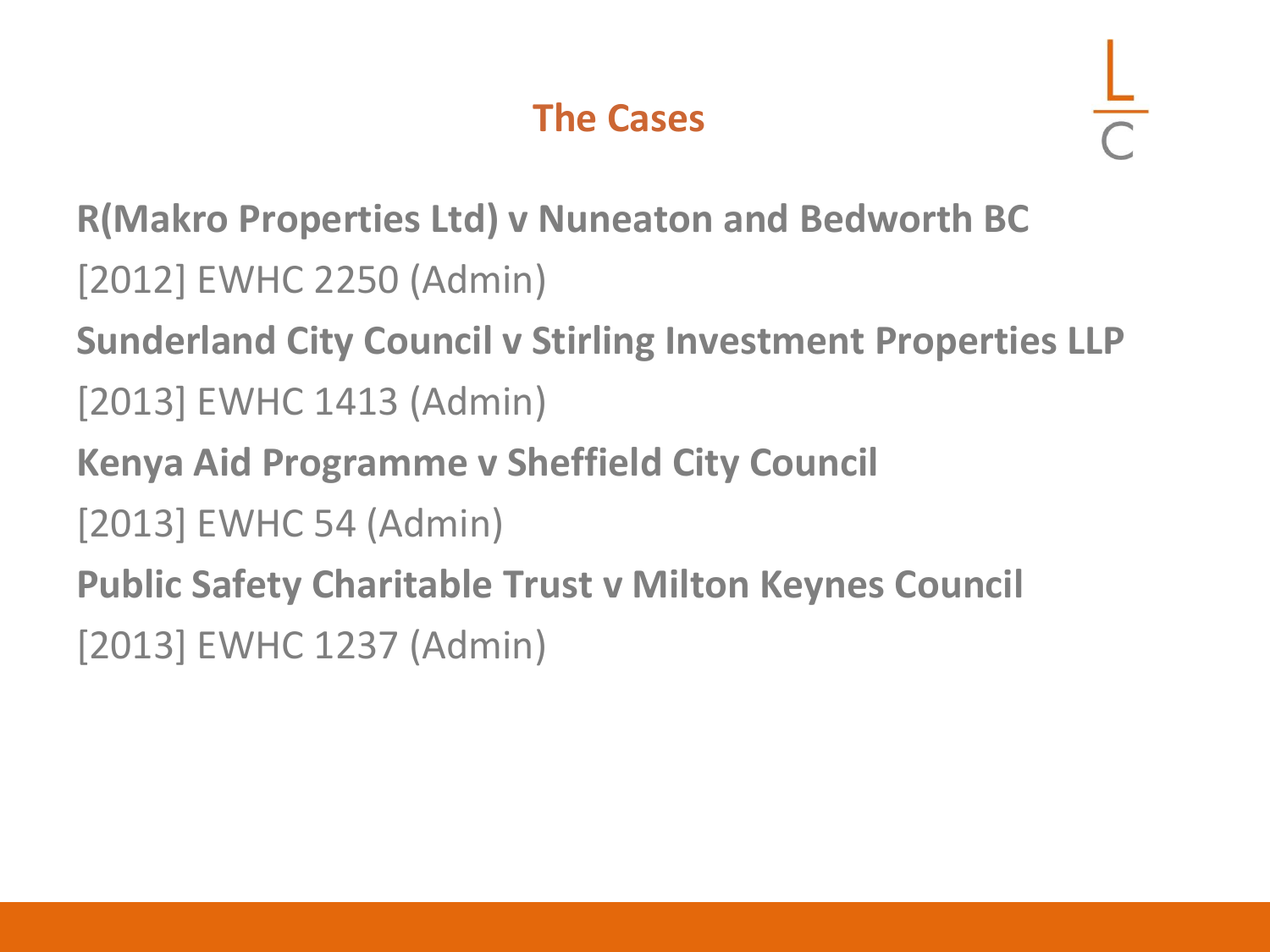## **Empty property rates – liability**

- Owner liable when hereditament falls within class prescribed in unoccupied property regulations
- Prescribed class excludes warehouses unoccupied for a continuous period not exceeding 6 months
- For that purpose, any period of occupation less than 6 weeks in extent from last period of vacancy is to be disregarded
- Local Government Finance Act 1988 s.45(1)(d)
- NDR (Unoccupied Property)(England) Regulations 2008 regs. 2, 3, 4(a)(b) & 5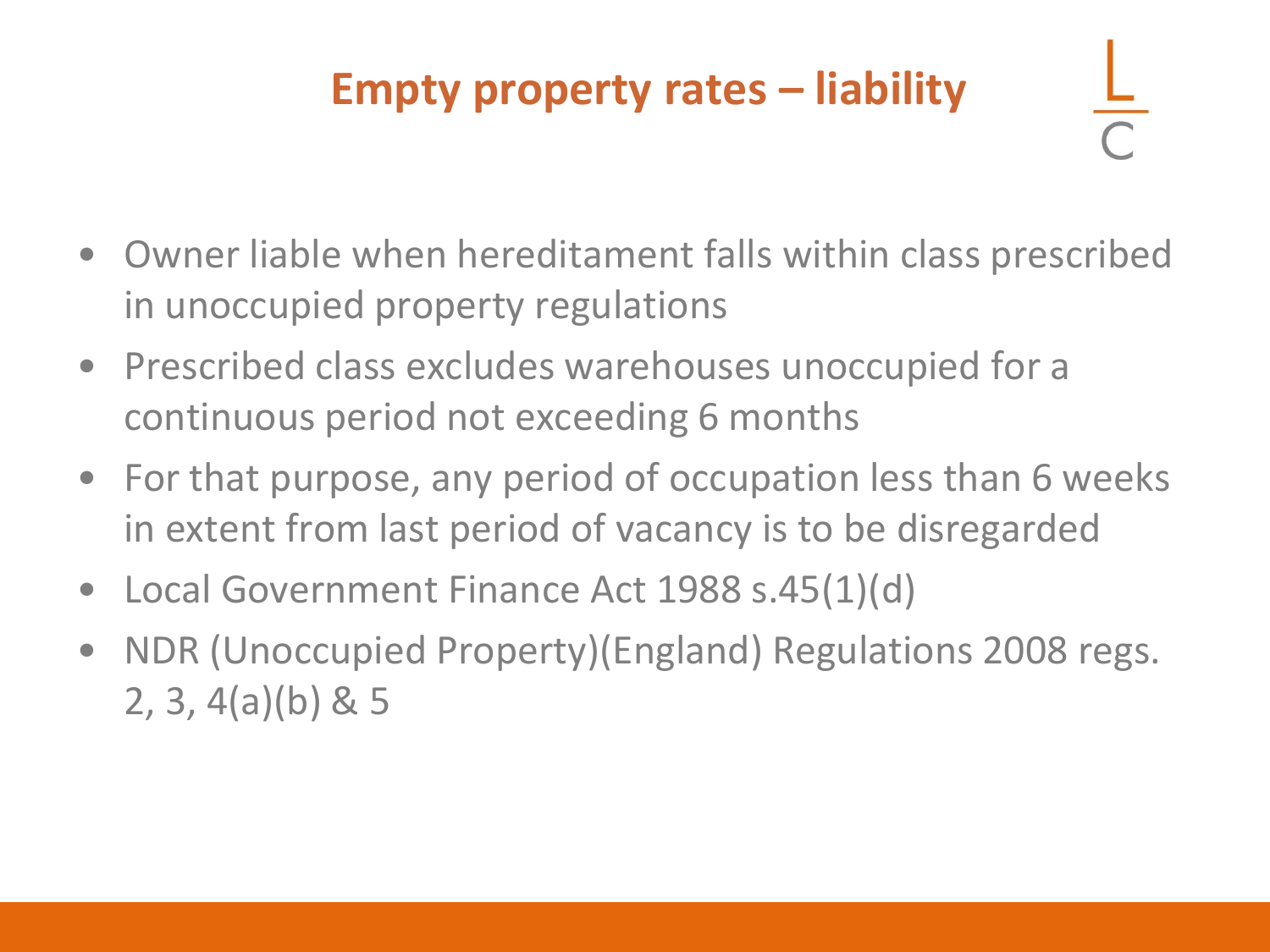## **Makro Properties Ltd – Facts**

- Warehouse hereditament was vacated and cleared in June 2009
- For 6 week period a Makro group company stored 16 pallets of paperwork in warehouse. Pallets occupied c.0.2% of floor space
- Company obliged to retain paperwork by law
- For subsequent 6 months warehouse was empty
- Question for High Court: was storage of pallets 'occupation' of hereditament which triggered 6 months' empty rates holiday?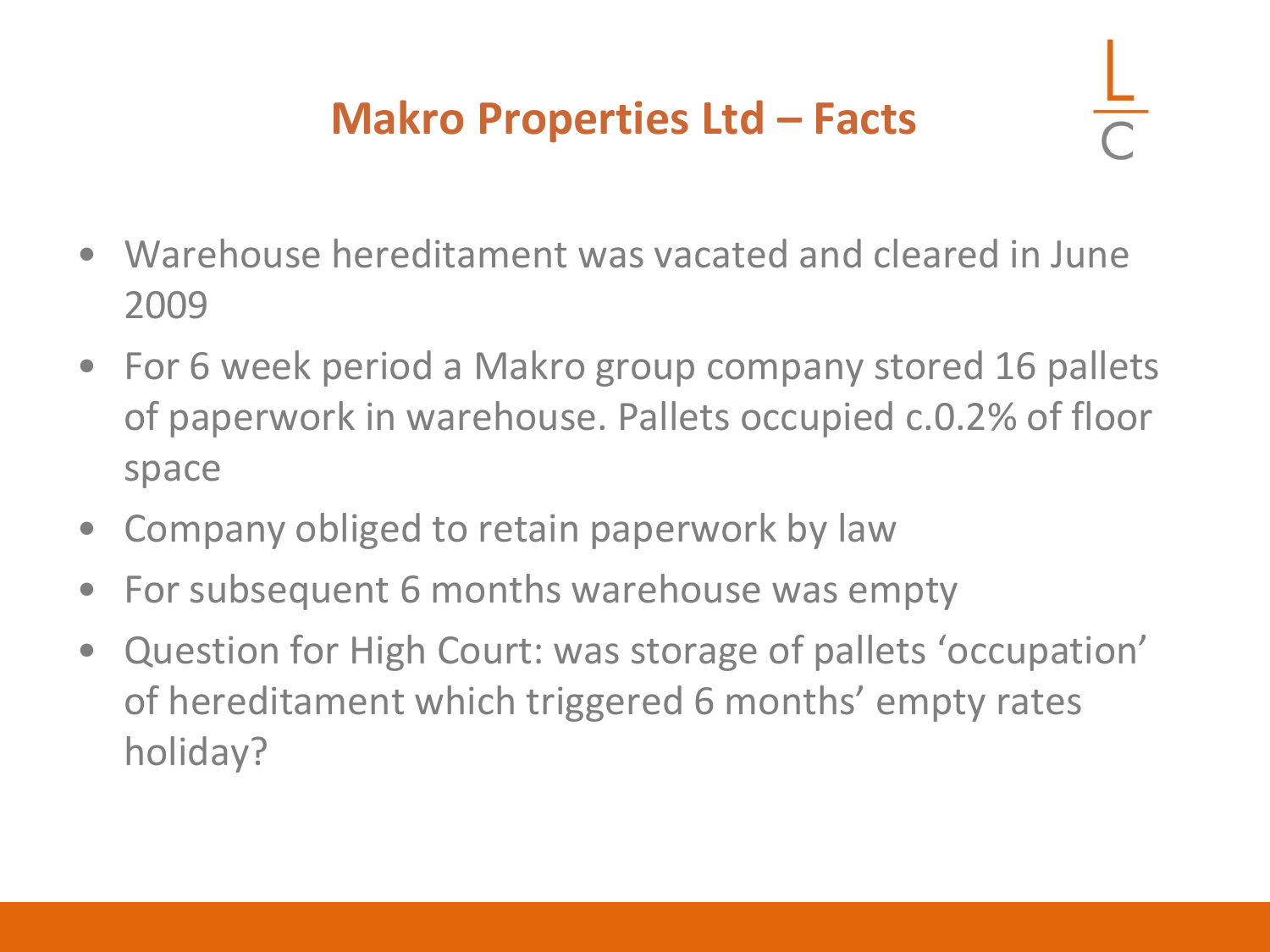# **Makro Properties Ltd – Court's Approach**

- Actual occupation: if there is clear evidence/inference of an intention to occupy, such an intention taken together with slight user may be sufficient to amount to actual occupation [43]
- Company intended to occupy [27]
- Use of warehouse to store documents required by law to be stored was not trifling (i.e. not *de minimis*) [44]
- Beneficial occupation: storage of documents that company obliged by law to retain was of practical benefit to company [46]
- Storage of pallets for 6 weeks was 'rateable occupation'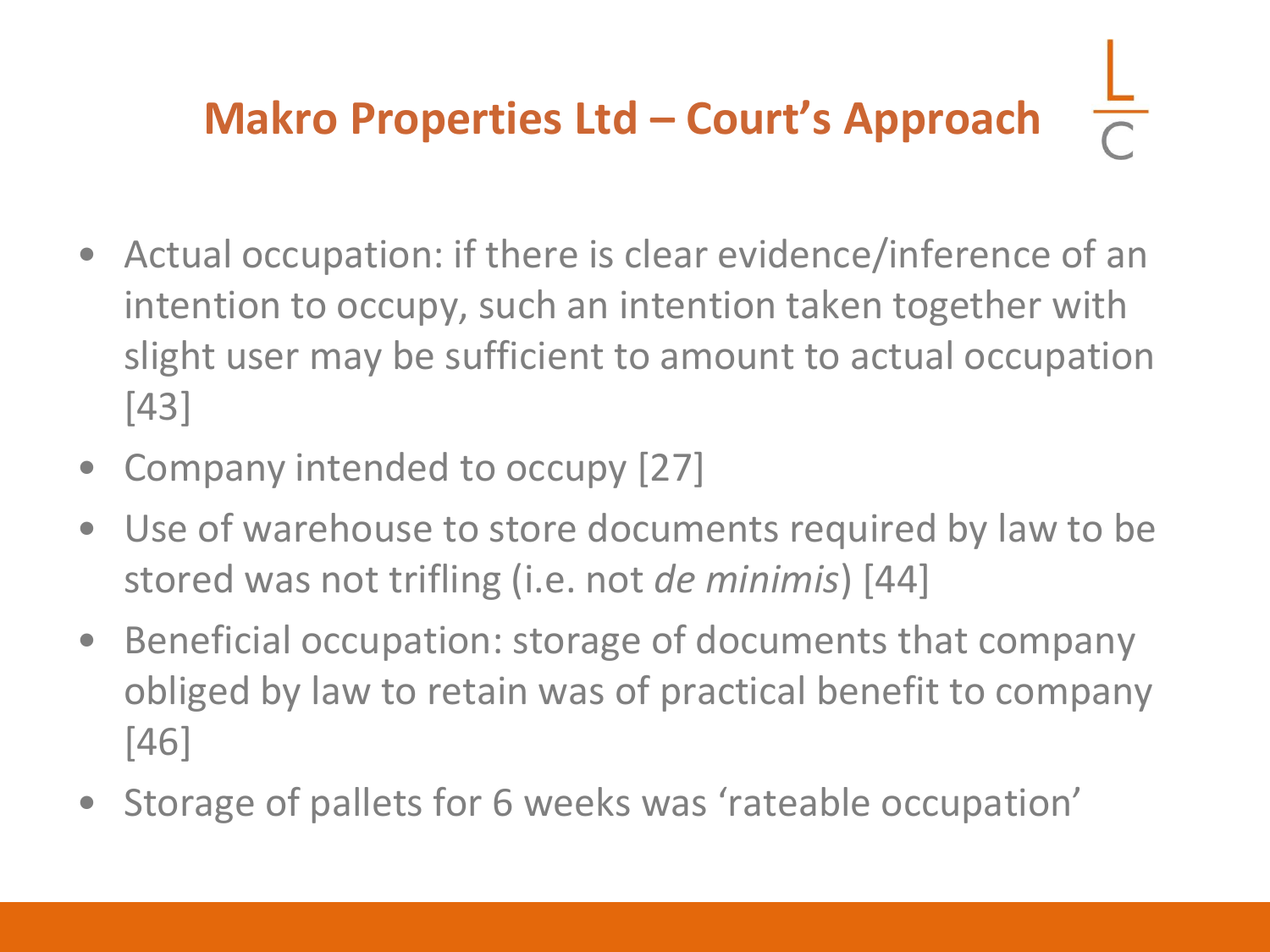## **Sunderland City Council – Facts**

- Vacant warehouse hereditament
- For 6 week period electronic marketing company used window sill in warehouse to site bluetooth transmitter
- Company building national network of transmitters to secure advertising revenue. 1789 messages delivered to bluetooth receivers
- For subsequent 6 months warehouse was empty
- Question for High Court: was location and operation of transmitting device 'occupation' of hereditament which triggered 6 months' empty rates holiday?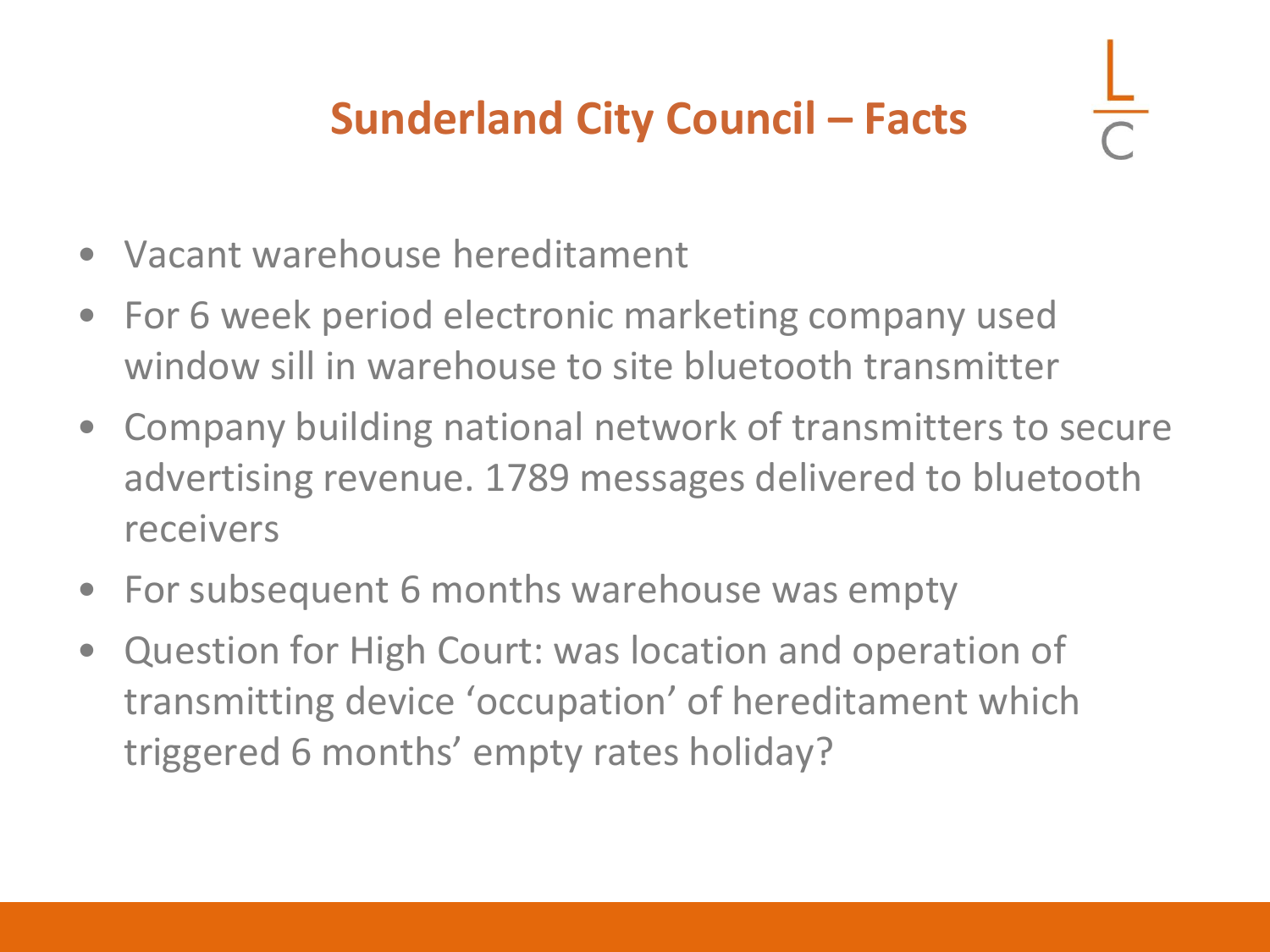## **Sunderland City Council – Court's Approach**

- The warehouse provided the optimum location for the company's electronic marketing operation
- The company's use of only a minute fraction of the space within the warehouse was a function of its operation
- Its occupation was beneficial as it was able to achieve its intended purpose of demonstrating the viability of its marketing mechanism
- In the circumstances, albeit very slight, its physical presence was more than *de minimis* [66] [72]-[73]
- Irrelevant that use differed in nature from the description of the hereditament in rating list [74]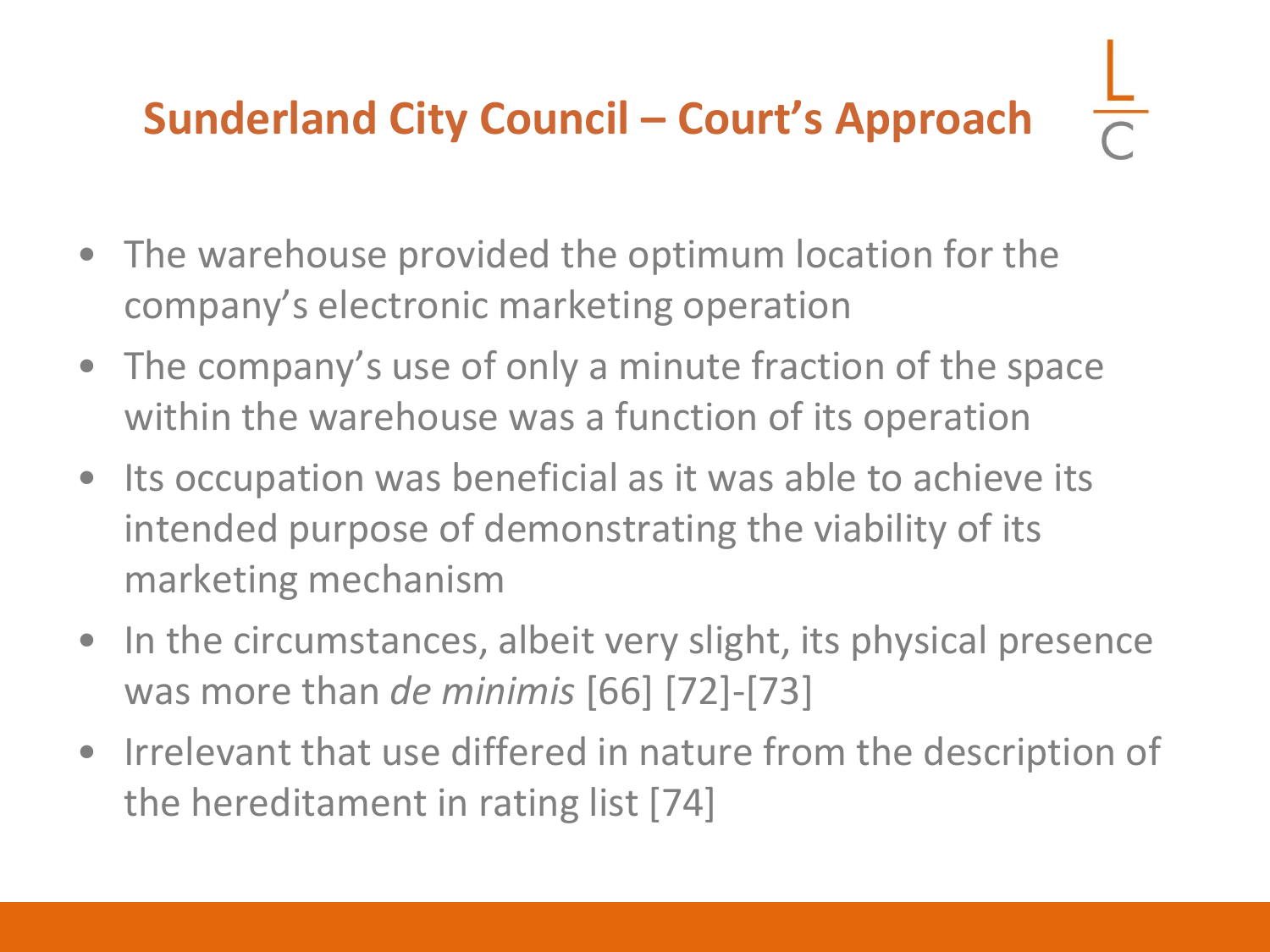#### **Summary – empty property cases**

- Very slight physical presence may suffice to constitute 6 weeks' rateable occupation and so trigger empty rates holiday
- Must be clear evidence of benefit to the occupier if *de minimis* threshold is to be overcome
- Risk that Valuation Officer will rely on temporary user to split area of temporary occupation from host warehouse/industrial hereditament: Sunderland at [74]
- Irrelevant that tax avoidance scheme: Makro at [56]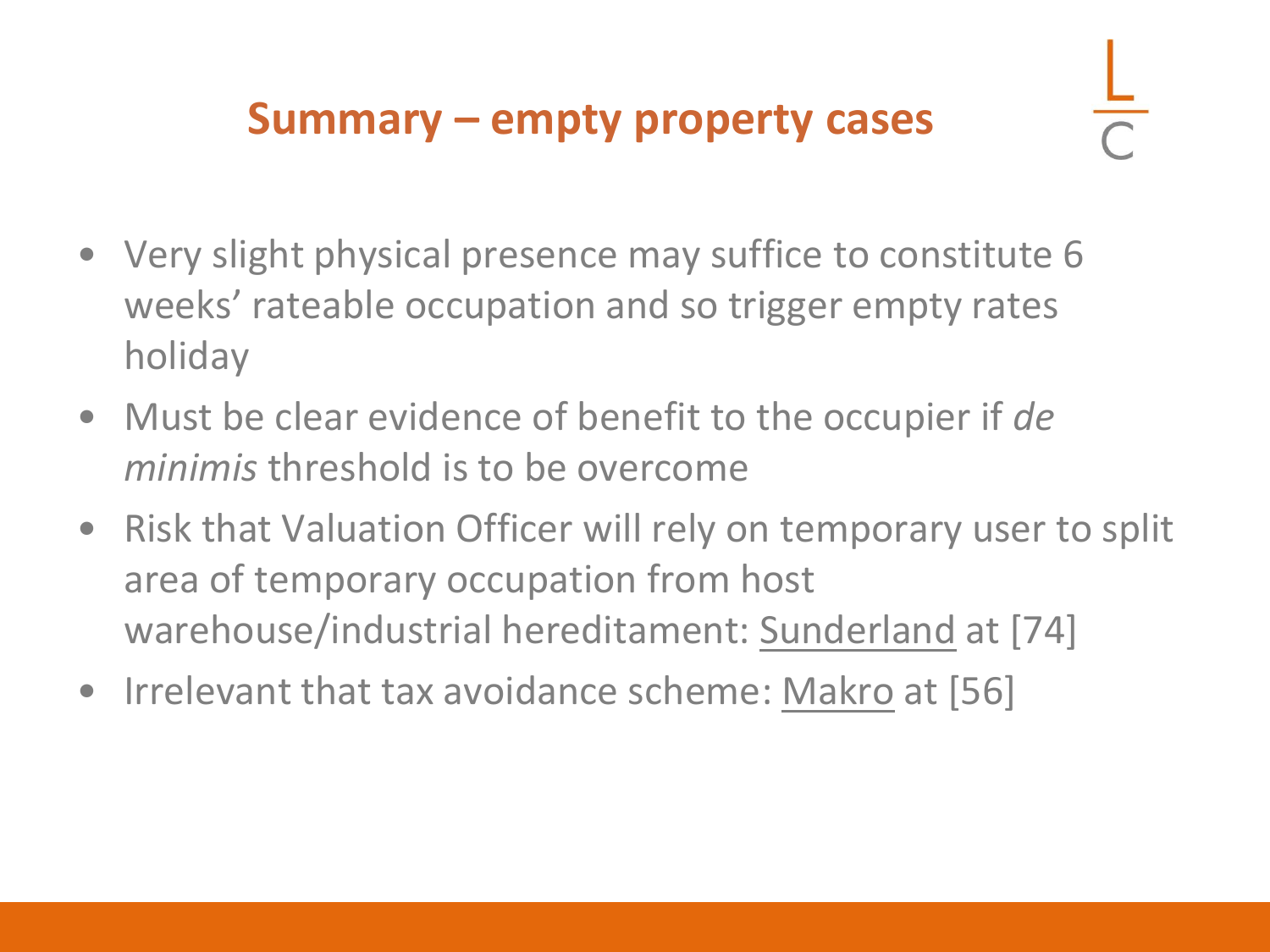- Charity or trustees of charity enjoy mandatory relief from rates in case where hereditament is wholly or mainly used for charitable purposes
- In case of empty property, relief from rates is given where it appears that when next in use, hereditament will be so used
- Whether the hereditament is used for charitable purposes is to be considered from the viewpoint of the charity occupying (or next occupying) the premises
- Local Government Finance Act 1988 ss.43(5)(6), 45A(1)(2), 67(10)
- Glasgow Corporation v Johnstone [1965] AC 609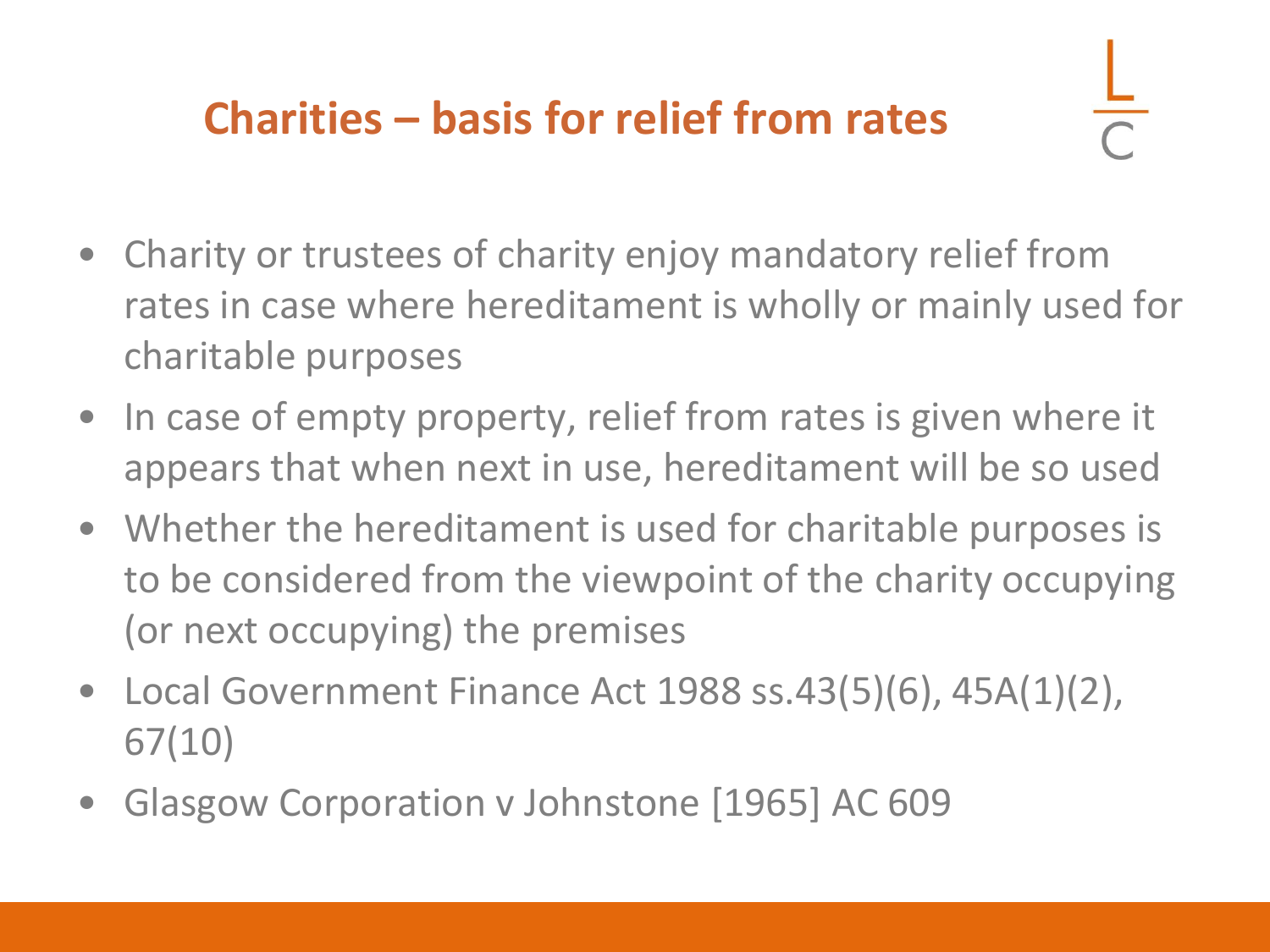## **Kenya Aid Programme - Facts**

- Commercial units rateably occupied by registered charity
- Premises used as store for office furniture to be shipped to Kenya for charitable purposes
- Level of use of premises well below 50% coverage and inefficient use of space
- Question for High Court: what factors may be considered in determining whether the properties were being "wholly or mainly used for charitable purposes"?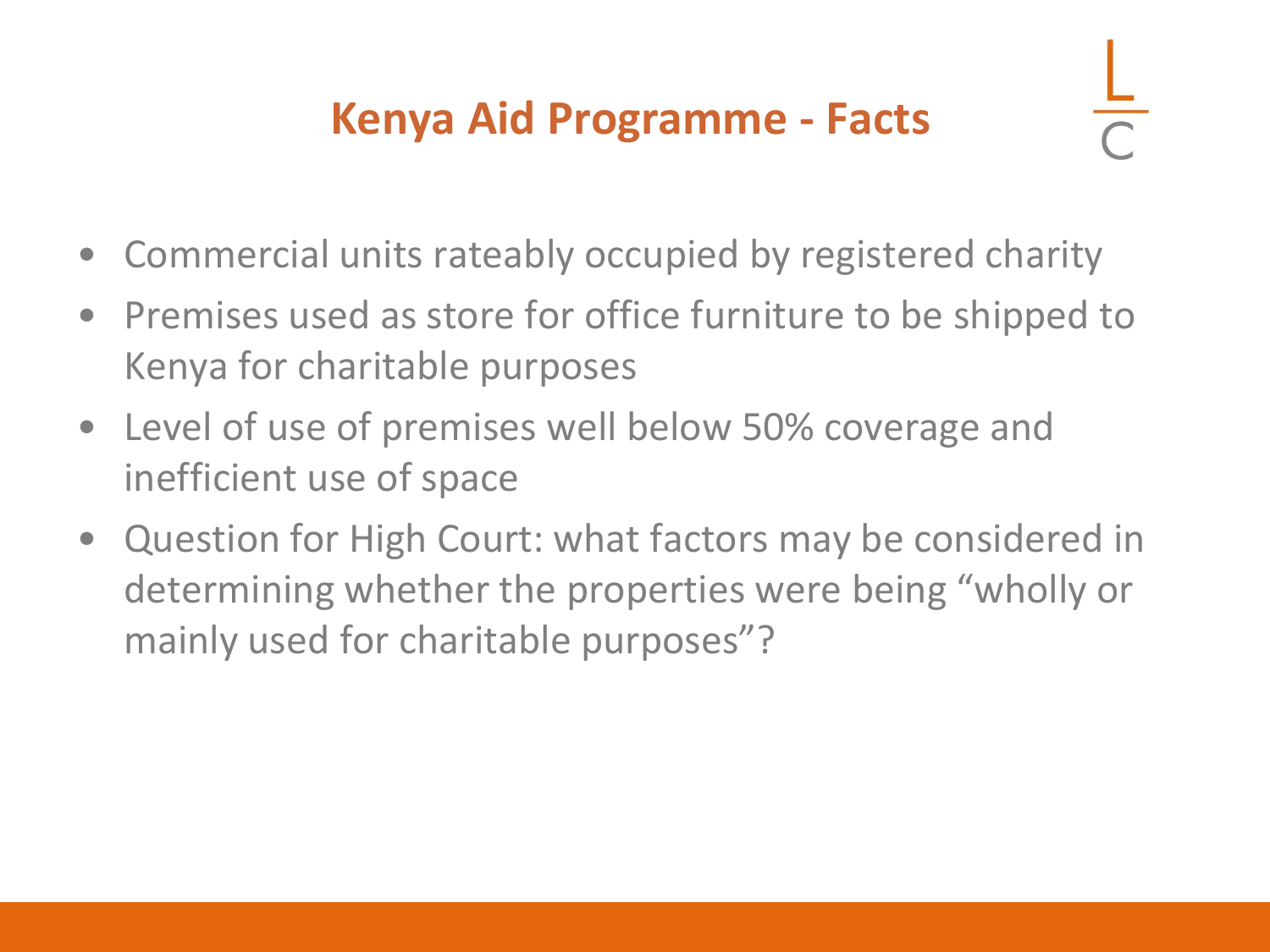## **Kenya Aid Programme – Court's Approach**

- In considering whether premises are wholly or mainly used for charitable purposes, the Court
	- is not limited to examining only the purpose of the use
	- may also consider the extent or amount of actual use
	- may not take account of the efficiency of use or the need for the charity to occupy the premises
	- may not take account of the mutual advantages to landlord and charitable tenant (including the former's avoidance of liability to pay empty rates)
	- See [35]-[40]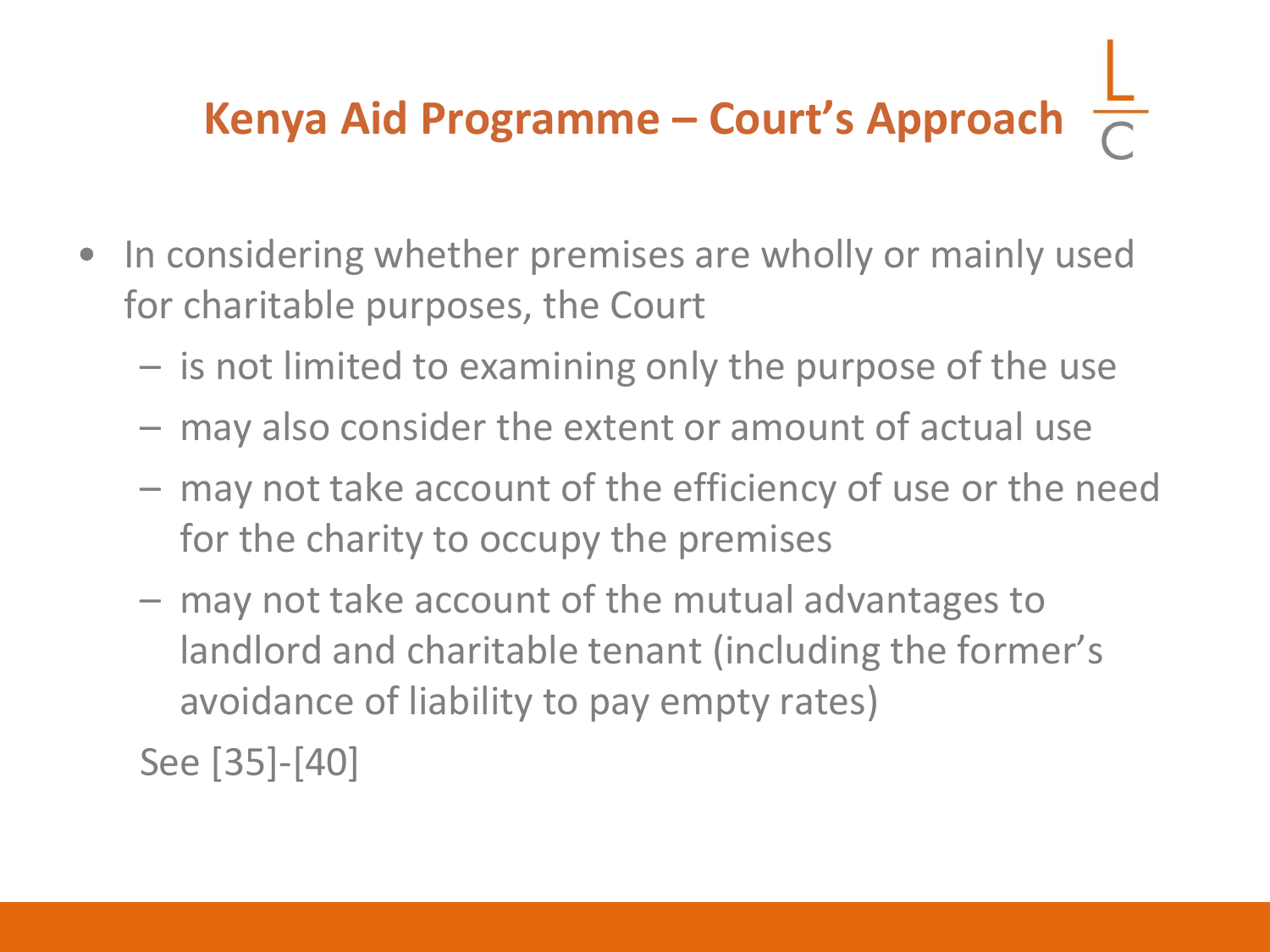### **Public Safety Charitable Trust - Facts**

- Office premises rateably occupied by registered charity
- Premises used as location for bluetooth transmitters broadcasting charitable messages
- Very limited physical presence (cf. Sunderland)
- Part of a nationwide scheme to secure charitable rates relief for the occupier and avoid empty rates liability for the owner of the hereditament
- Question for High Court: is the question whether premises are being "wholly or mainly used" for charitable purposes to be answered only by reference to the purpose of the use of the premises? [19]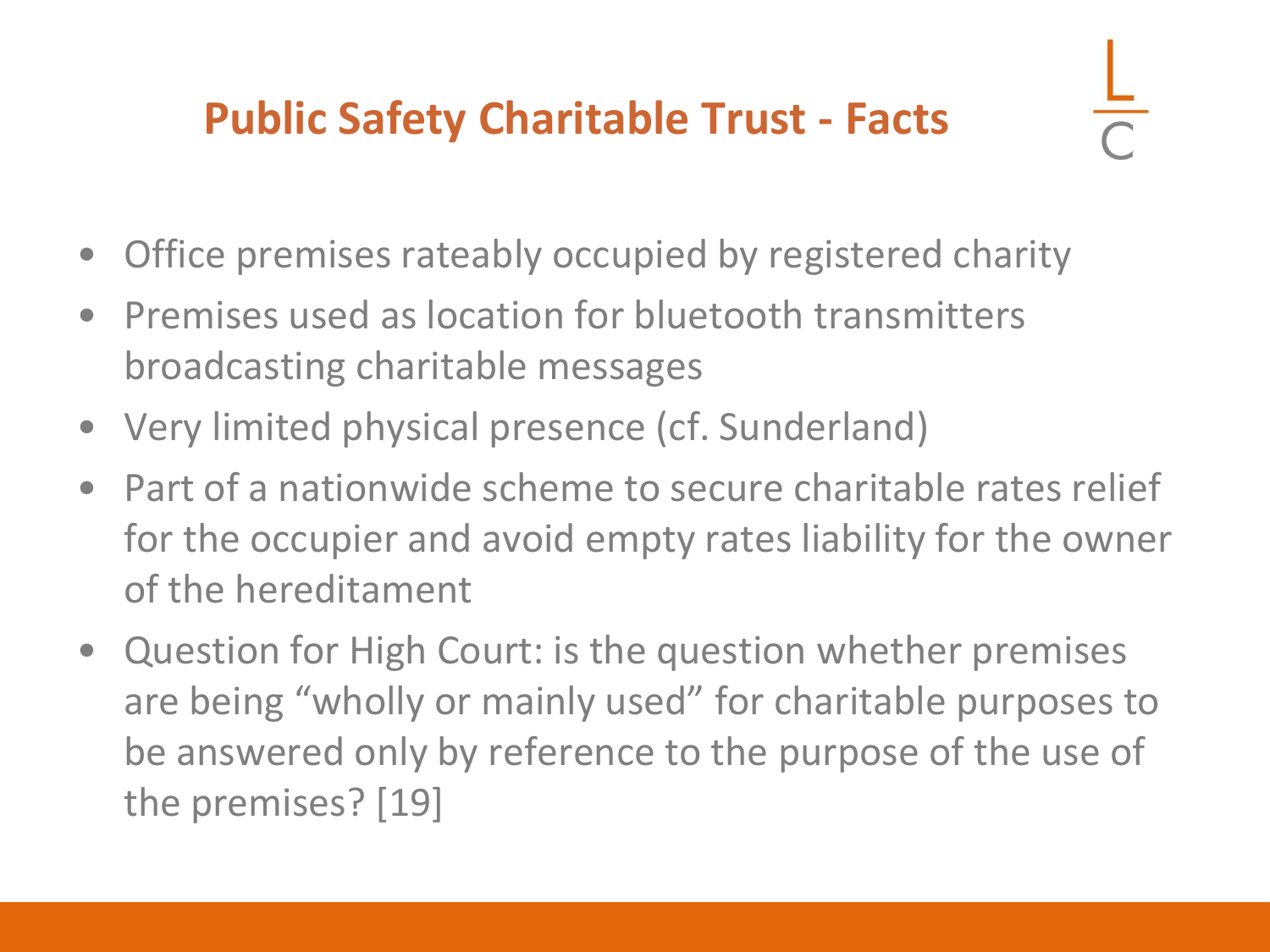## **Public Safety Charitable Trust – Court's Approach**  $\frac{1}{6}$

- It is reasonable to infer legislative intention that mandatory relief from rates should depend upon a charity actually making extensive use of the premises for charitable purposes [34]
- There should therefore be evidence of use of the premises that is substantial and of public benefit in real terms, rather than exiguous use that might otherwise qualify for rateable occupation [34],[38]
- The Court's approach in Kenya Aid was correct and should be followed [32]-[34]
- PSCT were not entitled to mandatory charitable relief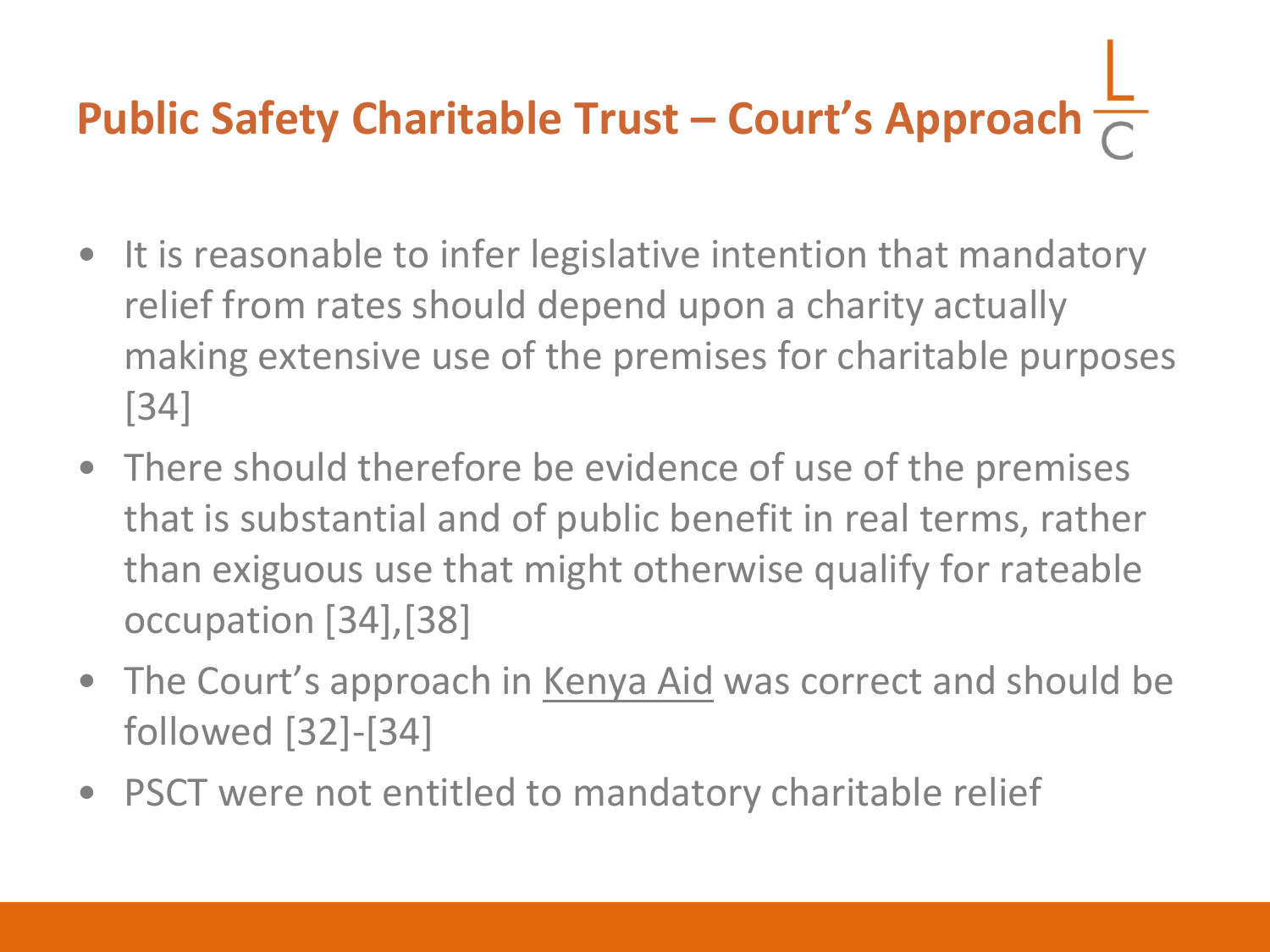- Recent High Court decisions establish a broad approach to question whether premises are "wholly or mainly used for charitable purposes"
- Former assumption that inquiry limited to the purpose of the use has been rejected as too narrow and contrary to legislative intention in creating mandatory charitable relief
- Reflects judicial distaste for attempt to deploy charitable relief as part of empty rates avoidance scheme?
- Implications for 'genuine' charitable occupiers will billing authorities under financial pressure take tougher stance on 'underused' premises occupied by charities?